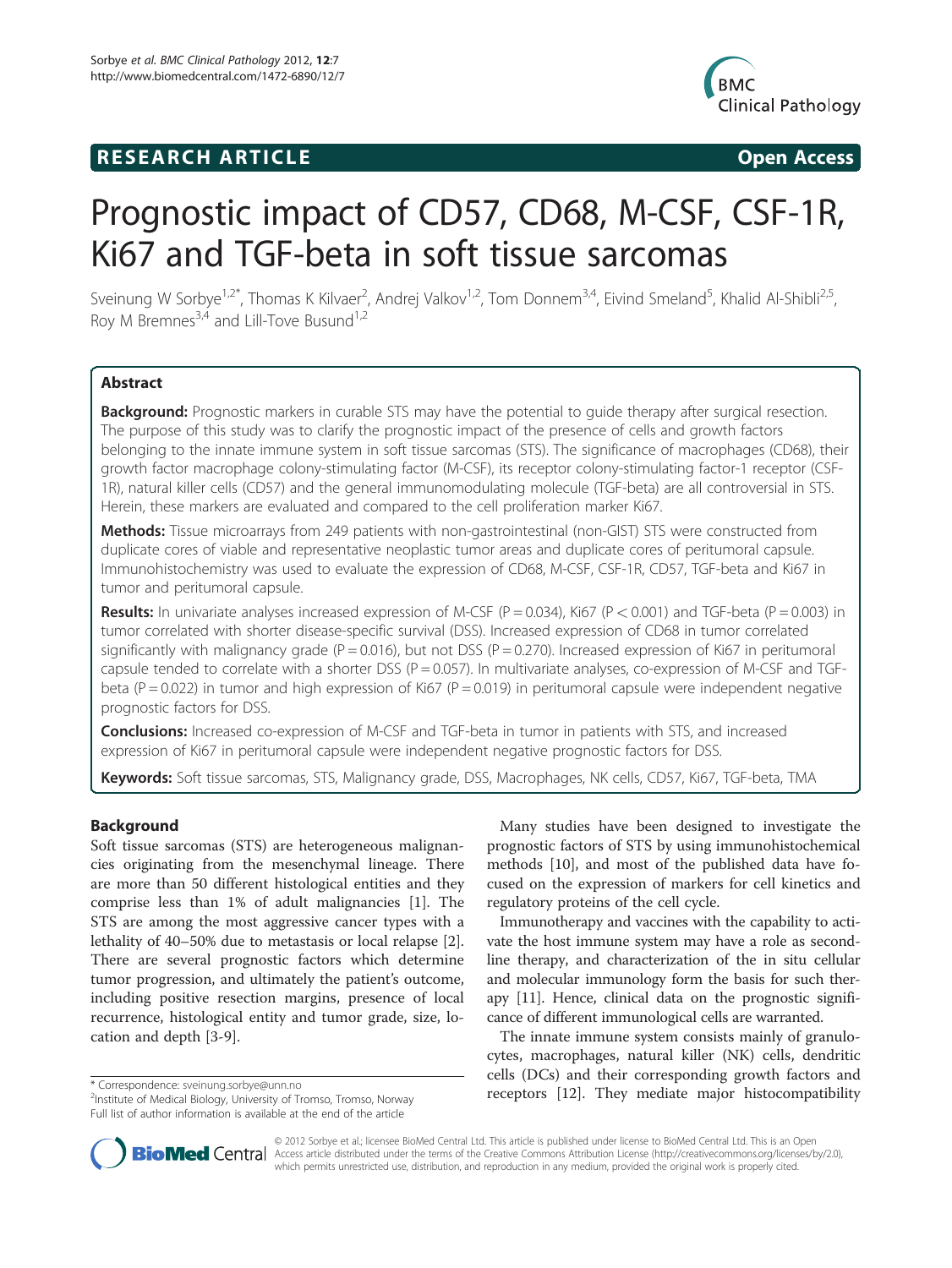complex unrestricted cytotoxicity and are essential in the immediate limitation and elimination of foreign challenges to the host, including defense against cancer, but lack the ability of 'memory' when re-exposed to the same antigen[[12](#page-9-0),[13](#page-9-0)]. The NK cell has a well-established role in tumor rejection in a variety of cancers[\[14](#page-9-0)-[16](#page-10-0)], and the mechanism by which these cells discriminate tumor from normal cells has provided new insights into tumor immunosurveillance and has suggested new strategies in the treatment of human cancer [\[17,18\]](#page-10-0).

Ki67 expression increases with increasing malignancy grade in many cancer types of different lineages [\[19-23](#page-10-0)]. In Ewing's sarcoma, high Ki67 expression was an independent prognostic factor for progression free survival and overall survival independent of treatment type [\[24\]](#page-10-0).

We have previously reported the prognostic significance of the humoral immune system by lymphocyte infiltration in tumor [\[25\]](#page-10-0) and peritumoral capsule [[26\]](#page-10-0) of STS. We have also reported the significance of the innate immune system by the correlation of expression of macrophages (CD68), their growth factor macrophage colony-stimulating factor (M-CSF), its receptor colony-stimulating factor-1 receptor (CSF-1R) and histological grade in STS [\[27\]](#page-10-0). It was important to validate these findings in a different material, explore the relationship to expression of Ki67, diseasespecific survival (DSS) and include other markers as CD57 and TGF-beta. The purpose of this study was to examine the prognostic role of the innate immune system in STS by assessing the expression of CD68, M-CSF, CSF-1R, CD57, TGF-beta and Ki67.

# Methods

# Patients and clinical samples

The National Cancer Data Inspection Board and The Regional Committee for Research Ethics approved the study. The material was collected from our approved biobank for paraffin embedded material and slides. Data were analyzed anonymously.

Primary tumor tissue from untreated patients diagnosed with STS at the University Hospital of North Norway (UNN) from 1973 to 2006 and the Hospitals of Arkhangelsk region, Russia, from 1996 to 2006 was used in this retrospective study. 496 potentially suitable patient records were identified from the hospital database, but only 249 of these were eligible based on complete medical records and adequate paraffin-embedded tissue blocks. In 80 of these cases it was also possible to obtain tissue from the peritumoral capsule for TMA [[26\]](#page-10-0). This report includes follow-up data for 167 Norwegian and 82 Russian patients until September 2009. The median follow-up was 38 (range 0–392) months.

The histology of all soft tissue sarcoma cases was reviewed according to modern classification (WHO, 2002) by two dedicated pathologists (AV and SWS). For

the Russian material, new slides were made from all paraffin blocks. For the Norwegian material, new slides were made when necessary. All biopsies were immunostained with cytokeratin (CK), c-kit (CD117), Actin, smooth muscle actin (SMA), vimentin (VIM) and CD34. Some slides were also stained with S100 if necessary to rule out differential diagnoses. Further molecular methods were, in general, not considered necessary for differential diagnostics, but in some cases PCR or FISH were performed. About 10% of the initial diagnoses were revised due to altered classification and the appearance of new entities such as GIST. All carcinosarcomas, endometrial sarcomas, carcinomas and lymphomas were excluded.

#### Microarray construction

Tissue microarrays (TMAs) were constructed for highthroughput molecular pathology research[[28](#page-10-0)-[30\]](#page-10-0). The slides were evaluated by two pathologists (AV and SWS) using light microscope to identify the tumor and the peritumoral capsule. The most representative areas of the tumor and peritumoral capsule were carefully selected and marked on the hematoxylin and eosin (HE) slides for the corresponding donor blocks and sampled for the tissue microarray collector blocks[[26](#page-10-0)]. The TMAs were assembled using a tissue-arraying instrument (Beecher Instruments).

Studies suggest that punching multiple 0.6 mm cores from different regions captures the heterogeneity of the capsule more accurately than single 2 to 4 mm cores [[30\]](#page-10-0). Hence, we obtained two 0.6-mm cores of tumor and two cores from peritumoral capsule (four cores from each patient). These were secured from different representative areas of the tissue block and selected to be as representative as possible. To include all core samples, 12 tissue array blocks were constructed. Multiple 4-μm sections were cut with a Micron microtome (HM355S) and specific antibodies were stained for immunohistochemistry (IHC).

# Immunohistochemistry (IHC)

Sections were deparaffinized with xylene and rehydrated with ethanol. Antigen retrieval was performed by placing the specimens in 0.01 M citrate buffer at pH 6.0 and exposing them to two repeated microwave heatings of 10 min at 450 W. The slides were then transferred to the Ventana Benchmark, XT automated slide stainer (Ventana Medical System, Illkirch, France). Tissue sections were incubated with primary mouse monoclonal antibodies recognizing Ki67, CD68 and CD57 (Ventana Medical System), as well as rabbit polyclonal M-CSF, CSF-1R (clone H-300; Santa Cruz Biotechnology, Santa Cruz, CA, USA) and TGF-beta (clone sc-146; Santa Cruz). The dilution was 1:5 for M-CSF, 1:25 for CSF-1R and 1:50 for TGF-beta. All Ventana antibodies were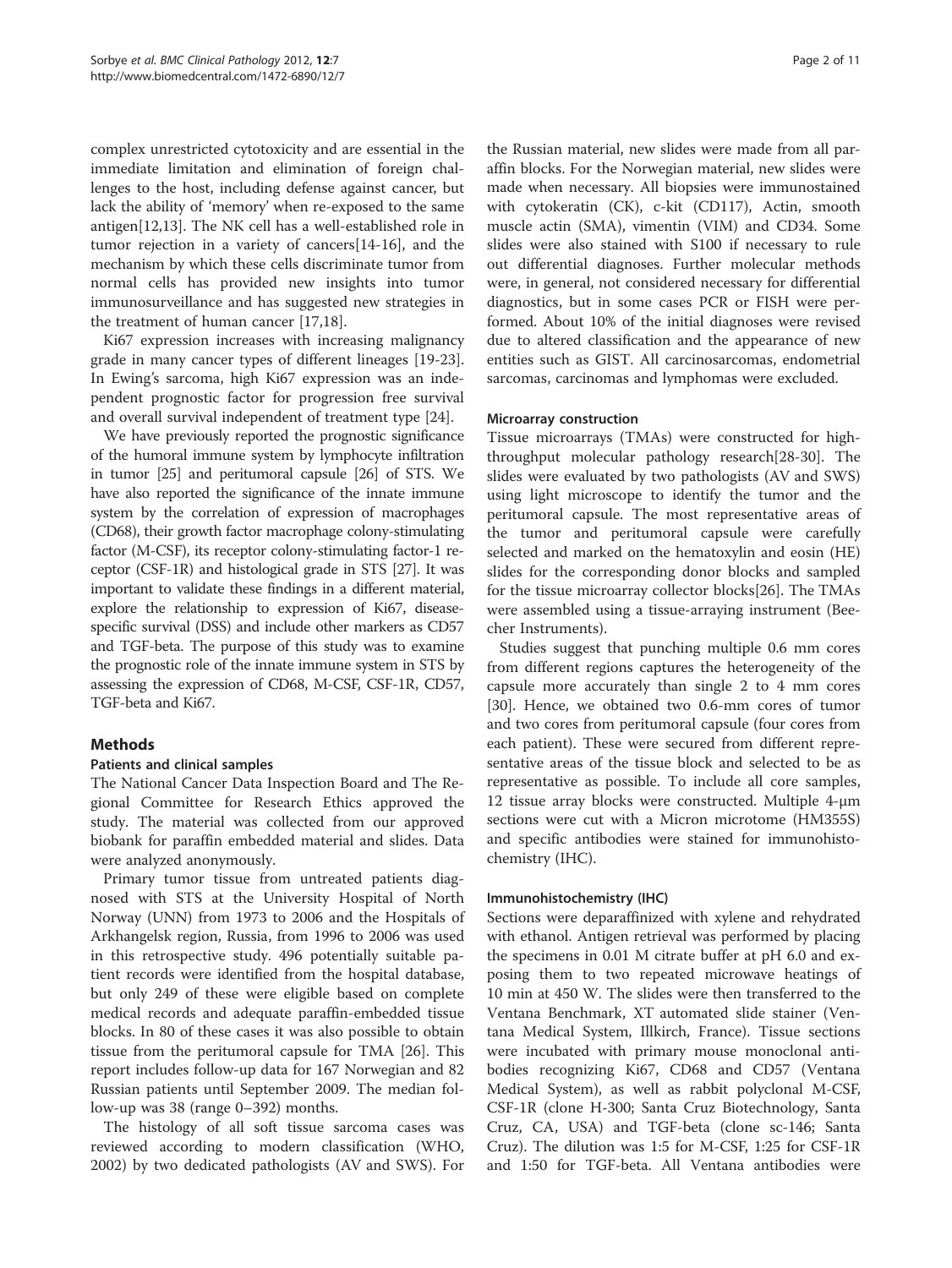prediluted by the manufacturer. The incubation periods were 16 min for Ki67, CD57 and CD68, and 28 min for TGF-beta, M-CSF and CSF-1R. As secondary antibodies, biotinylated goat antimouse IgG and mouse antirabbit IgM, both 200 lg ml, were used. The Dako EnVision + System-Horseradish Peroxidase [diaminobenzidine (DAB)] kit (Dako, Glostrup, Denmark) was used to block endogenous peroxidase. This was followed by application of liquid diaminobenzidine as substrate-chromogen, yielding a brown reaction product at the site of the target antigen (iView  $DAB^{(8)}$  procedure). Finally, slides were counterstained with hematoxylin to visualize the nuclei. For each antibody, including controls, all TMA staining were performed in a single experiment. As negative staining controls, the primary antibodies were replaced with the primary antibody diluents. In the TMA we also used cores from carcinomas and normal tissue as positive and negative controls.

# Scoring of IHC

The ARIOL imaging system (Genetix, San Jose, CA) was used to scan the slides for antibody staining of the TMAs [[26](#page-10-0)]. The number of CD57 positive cells (including NK cells) and CD68 positive cells (including macrophages) in tumors were scored as 0 (no cells),  $1(1-5$  cells),  $2(6-19)$  or 3 (20+ cells) per 0.6 mm core. Examples are shown in Figure 1. Regarding M-CSF, CSF-1R, Ki67 and TGF-beta, expression was scored as: 0, negative; 1, weak; 2, intermediate; and 3, strong. The mean score from the duplicate cores from tumor or capsule, respectively, was used. Marker expression was dichotomised (low vs. high), and high expression defined as mean score  $\geq 0.30$  for CD68,  $\geq 0.75$  for TGF-beta,  $\geq 2.00$  for Ki67 and  $\geq 0.01$  for CD57, M-CSF and CSF-1R. All samples were anonymized and independently scored by two pathologists (AV and SWS). When disagreement, the slides were re-examined and consensus was reached by the observers. When assessing a variable for a given score, the scores of the other variables and the outcome were hidden from the observers.

# Statistical methods

All statistical analyses were done using the statistical package SPSS (Chicago, IL), version 18. The immunohistochemistry scores from each observer were compared for interobserver reliability by use of a two-way random effect model with absolute agreement definition. The intraclass correlation coefficient (reliability coefficient) was obtained from these results.

The Chi-square test and Fishers Exact test were used to examine the association between molecular marker expression and various clinicopathological variables. Univariate analyses were performed using the Kaplan-Meier method, and statistical significance between survival curves was assessed by the log rank test. Disease-specific

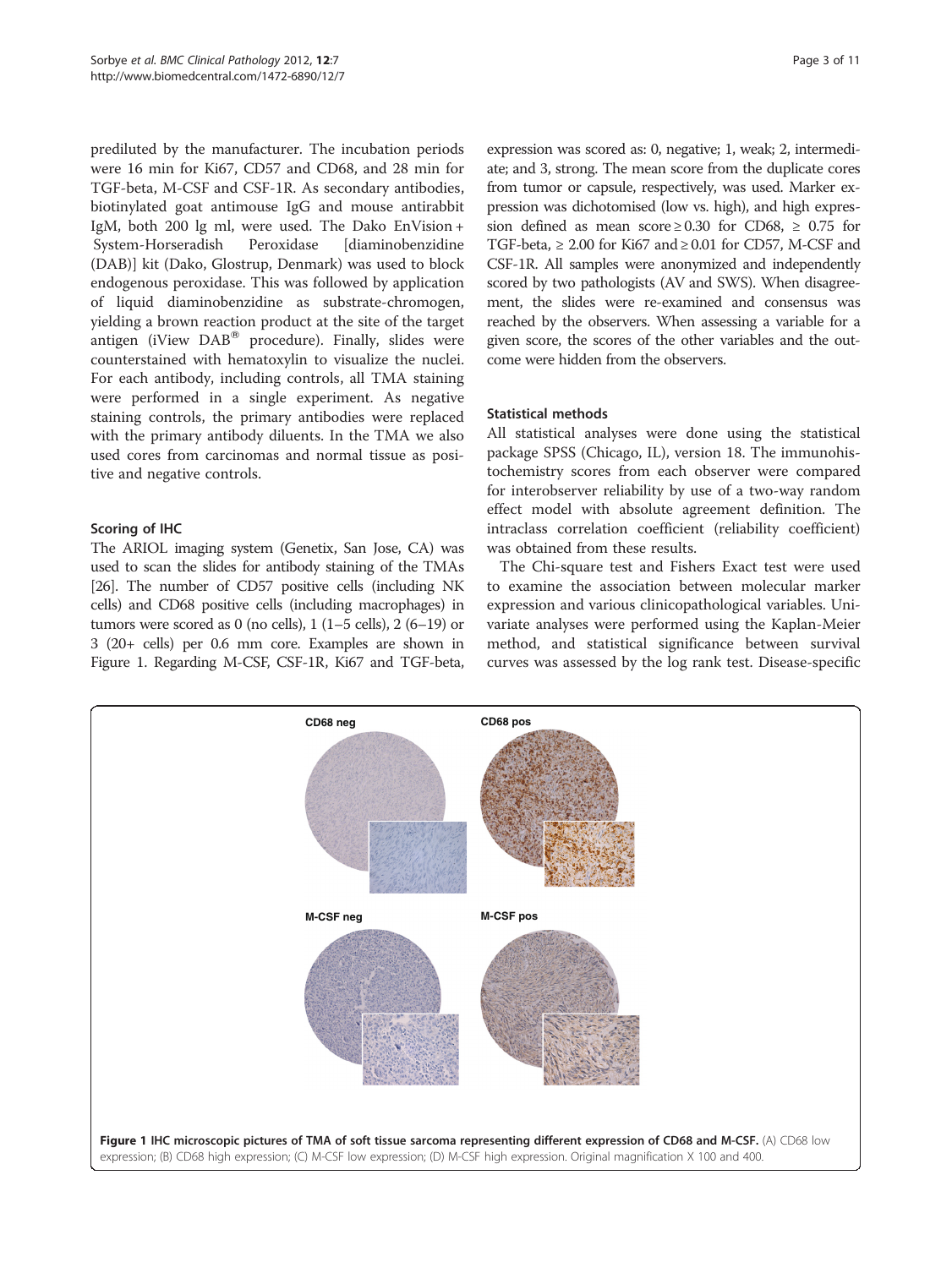| Characteristic                          | Patients (n)   | Patients (%)   | Median<br>survival<br>(months) | 5-Year survival<br>(%) | P       |
|-----------------------------------------|----------------|----------------|--------------------------------|------------------------|---------|
| Age                                     |                |                |                                |                        |         |
| $\leq$ 20 years                         | 20             | $\,8\,$        | 15                             | 40                     | 0.126   |
| 21-60 years                             | 113            | 45             | 68                             | 52                     |         |
| $> 60$ years                            | 116            | 47             | 30                             | 40                     |         |
| Gender                                  |                |                |                                |                        |         |
| Male                                    | 110            | 44             | 41                             | 46                     | 0.390   |
| Female                                  | 139            | 56             | 45                             | $45\,$                 |         |
| <b>Nationality</b>                      |                |                |                                |                        |         |
| Norwegian                               | 167            | 67             | 63                             | 51                     | 0.011   |
| Russian                                 | 82             | 33             | $22\,$                         | 34                     |         |
| <b>Histology</b>                        |                |                |                                |                        |         |
| Undifferentiated<br>pleomorphic sarcoma | 68             | 27             | 29                             | 40                     | 0.102   |
| Leiomyosarcoma                          | 67             | 27             | 45                             | 46                     |         |
| Liposarcoma                             | 34             | 14             | ${\sf NR}$                     | 67                     |         |
| MF/MFT                                  | 20             | $\,8\,$        | 43                             | 50                     |         |
| Angiosarcoma                            | 13             | 5              | 10                             | 31                     |         |
| Rhabdomyosarcoma                        | 16             | 6              | 17                             | 38                     |         |
| <b>MPNST</b>                            | 11             | $\overline{4}$ | 49                             | 45                     |         |
| Synovial sarcoma                        | 16             | 6              | 31                             | 29                     |         |
| Other STS                               | $\overline{4}$ | $\overline{2}$ | <b>NR</b>                      | 75                     |         |
| <b>Tumor localization</b>               |                |                |                                |                        |         |
| Extremities                             | 89             | 36             | 100                            | 53                     | 0.348   |
| Trunk                                   | 47             | 29             | 32                             | 44                     |         |
| Retroperitoneum                         | 37             | 25             | 25                             | 38                     |         |
| Head/Neck                               | 18             | $\overline{7}$ | 15                             | 41                     |         |
| Visceral                                | 58             | 23             | $30\,$                         | 42                     |         |
| <b>Tumor size</b>                       |                |                |                                |                        |         |
| < 5 cm                                  | 74             | 30             | 127                            | 57                     | 0.027   |
| 5-10 cm                                 | 91             | 37             | $44$                           | 45                     |         |
| $>10$ cm                                | 81             | 32             | 28                             | 37                     |         |
| Missing                                 | 3              | $\mathbf{1}$   |                                |                        |         |
| <b>Malignancy grade FNCLCC</b>          |                |                |                                |                        |         |
| $\mathbf{1}$                            | 61             | 25             | ${\sf NR}$                     | 74                     | < 0.001 |
| $\overline{2}$                          | 98             | 39             | 41                             | 45                     |         |
| 3                                       | 90             | 36             | 16                             | $26\,$                 |         |
| <b>Tumor depth</b>                      |                |                |                                |                        |         |
| Superficial                             | 17             | $\overline{7}$ | ${\sf NR}$                     | 93                     | < 0.001 |
| Deep                                    | 232            | 93             | 36                             | 42                     |         |
| Metastasis at time of diagnosis         |                |                |                                |                        |         |
| No                                      | 206            | 83             | 76                             | 53                     | < 0.001 |
| Yes                                     | 43             | 17             | 10                             | 10                     |         |
|                                         |                |                |                                |                        |         |

### <span id="page-3-0"></span>Table 1 Prognostic clinicopathological variables as predictors for disease-specific survival soft tissue sarcomas (univariate analysis, log rank test), N = 249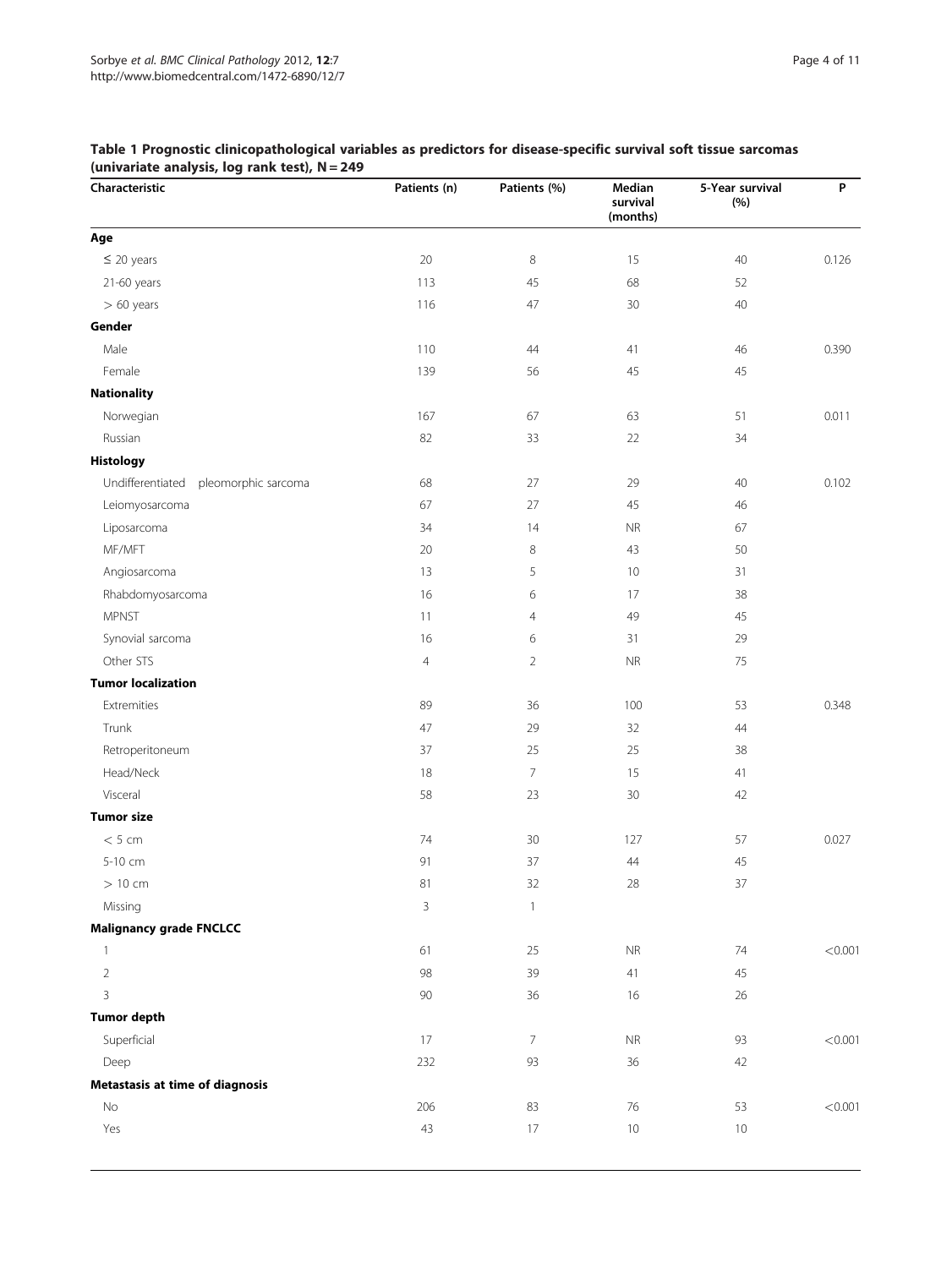| Table 1 Prognostic clinicopathological variables as predictors for disease-specific survival soft tissue sarcomas |  |  |
|-------------------------------------------------------------------------------------------------------------------|--|--|
| (univariate analysis, log rank test), $N = 249$ (Continued)                                                       |  |  |

| <b>Surgery</b>          |     |    |           |         |         |
|-------------------------|-----|----|-----------|---------|---------|
| Yes                     | 228 | 92 | 59        | 50      | < 0.001 |
| No                      | 21  | 8  | 5         | $\circ$ |         |
| <b>Surgical margins</b> |     |    |           |         |         |
| Wide                    | 108 | 43 | <b>NR</b> | 62      | < 0.001 |
| Non-wide                | 141 | 57 | 19        | 33      |         |
| Chemotherapy            |     |    |           |         |         |
| No                      | 191 | 77 | 52        | 47      | 0.424   |
| Yes                     | 58  | 23 | 29        | 40      |         |
| Radiotherapy            |     |    |           |         |         |
| No                      | 176 | 71 | 48        | 46      | 0.590   |
| Yes                     | 73  | 29 | 38        | 43      |         |
|                         |     |    |           |         |         |

Abbreviations: MF/MFT, malignant fibroblastic/myofibroblastic tumors; MPNST, malignant peripheral nerve sheath tumor; STS, soft tissue sarcomas; NR, not reached; NOS, non specified.

survival (DSS) was determined from the date of confirmed STS diagnosis.

The multivariate analysis was carried out using the Cox proportional hazards model to assess the independent impact of each pre-treatment variable on survival in the presence of other variables. Only significant variables from the univariate analyses were entered into the Cox regression analysis. Probability for stepwise entry and removal was set at 0.05 and 0.10, respectively. The significance level used was p < 0.05.

#### Results

#### Clinicopathological variables

Demographic, clinical, and histopathological variables are shown in Table [1](#page-3-0). Patient age range was 0–91 years (mean 55 years), and 44% of the patients were males. The non-GIST STS comprised 68 undifferentiated pleomorphic sarcoma, 67 leiomyosarcoma, 34 liposarcoma, 20 malignant fibroblastic/myofibroblastic tumors, 16 rhabdomyosarcoma, 16 synovial sarcoma, 13 angiosarcoma, 11 malignant peripheral nerve sheath tumors (MPNST) and 4 other STS. There were 61 low grade STS (24%) and 188 high grade (FNCLCC grade 2 and 3) STS (76%).

The treatment option of choice was surgery  $(n = 228)$ , seven patients received chemotherapy and/or radiotherapy only, and 14 patients received no therapy. A total of 120 patients received surgery only, 55 surgery and radiotherapy; 40 surgery and chemotherapy and 13 surgery, radiotherapy and chemotherapy. Two patients received chemotherapy only, three both chemotherapy and radiotherapy, and two radiotherapy only. The 5-year survival with non-wide resection margins was 33% and with wide resection margins 62%.

#### Inter-observer variability

There was good reproducibility between the two investigating pathologists. The scoring agreement was tested for M-CSF and CD68 expression in tumor. The IHC scores from each observer were compared using a twoway random effect model with absolute agreement definition. The intraclass correlation coefficients (reliability coefficients, r) obtained from these results were 0.85 for  $M$ -CSF (P < 0.001) and 0.90 for CD68 (P < 0.001).

#### Univariate analyses

Nationality, tumor size, malignancy grade, tumor depth, metastasis at time of diagnosis, surgery and surgical margins were all significant indicators for disease-specific survival (DSS) in univariate analyses (Table [1](#page-3-0)).

Besides, increased expression of M-CSF  $(P = 0.034)$ , Ki67  $(P < 0.001)$  and TGF-beta ( $p = 0.003$ ) in tumor correlated significantly with a shorter DSS, (Table [2](#page-6-0) and Figure [2](#page-5-0)). Co-expression of M-CSF and TGF-beta  $(p = 0.004)$  also correlated with shorter DSS. No such relationship was observed for CD57, CD68, and CSR-1R.

A shorter DSS with increased expression of M-CSF was seen in females  $(P = 0.025)$ , Norwegian patients  $(P = 0.015)$  and in patients with tumors larger than 5 cm  $(P = 0.018$ , data not shown).

Increased expression of Ki67 in the peritumoral capsule correlated with a shorter DSS ( $N = 80$ ,  $P < 0.001$ ). Increased expression of CD68 in the peritumoral capsule tended to correlate with a shorter DSS, though not statistically significant ( $N = 80$ ,  $P = 0.057$ ), Table [3](#page-6-0). No prognostic impact was observed for CD57, M-CSF, CSR-1R, TGF-beta or co-expression of M-CSF and TGF-beta. There was a correlation of expression of Ki67 in tumor  $(N = 249, P = 0.001)$  and metastasis at the time of the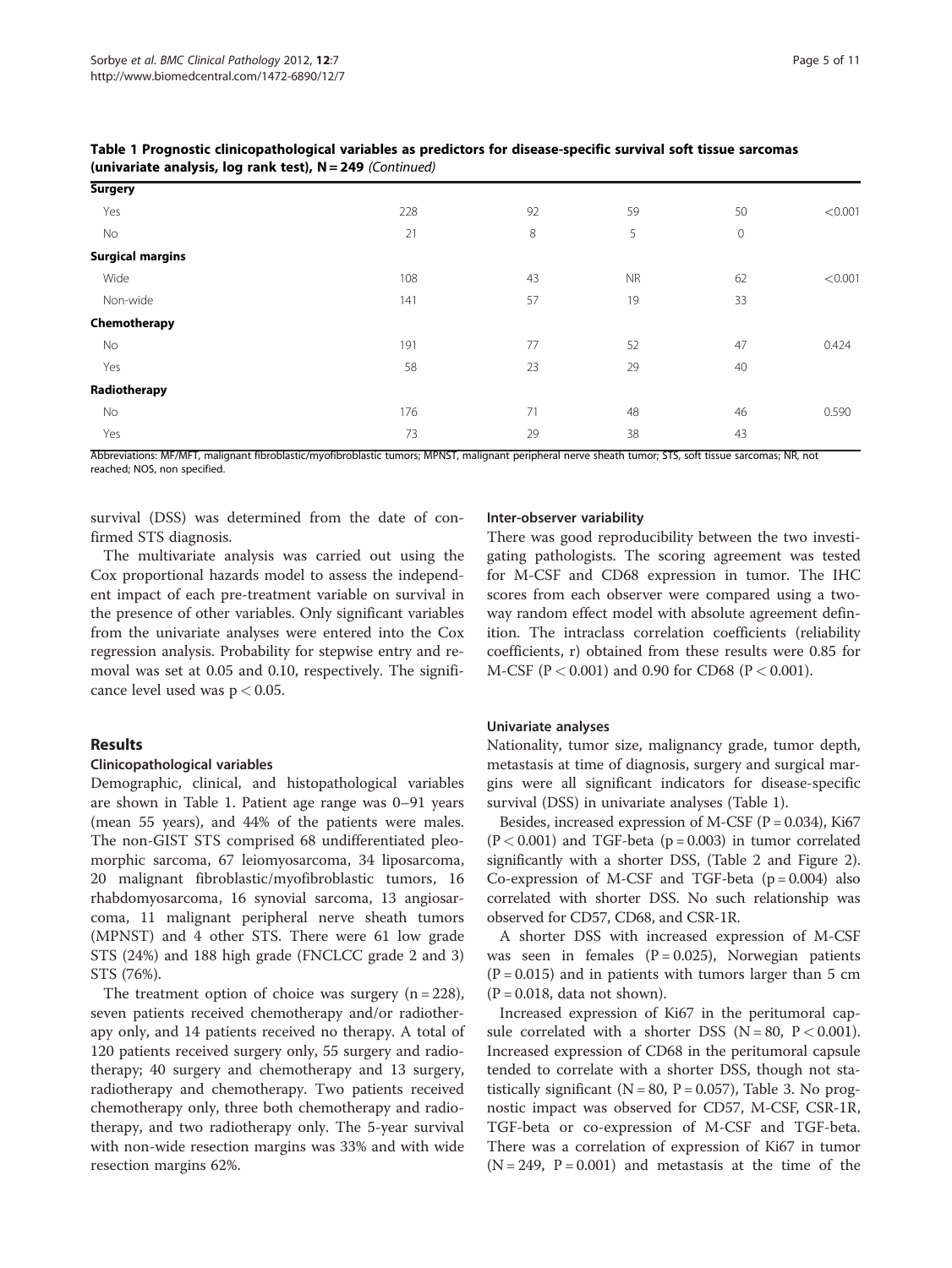<span id="page-5-0"></span>

diagnosis, but not no correlation of expression of Ki67 in peritumoral capsule ( $N = 80$ ,  $P = 0.395$ ) and metastasis at the time of the diagnosis (data not shown).

In co-variation analyses between malignancy grade and expression of the different markers in tumor, Ki67, CD68, M-CSF and TGF-beta showed statistical significance (data not shown). Increased expression of CD68 in tumor correlated with malignancy grade  $(P = 0.016)$  and expression of Ki67 (P< 0.001). Increased expression of M-CSF in tumor correlated with malignancy grade  $(P = 0.010)$  and expression of Ki67 ( $P = 0.002$ ). Increased expression of TGF-beta in tumor correlated with malignancy grade  $(P = 0.029)$  and expression of Ki67  $(P = 0.005)$ , table [4](#page-7-0) and [5.](#page-7-0) There was a co-variation between expression of M-CSF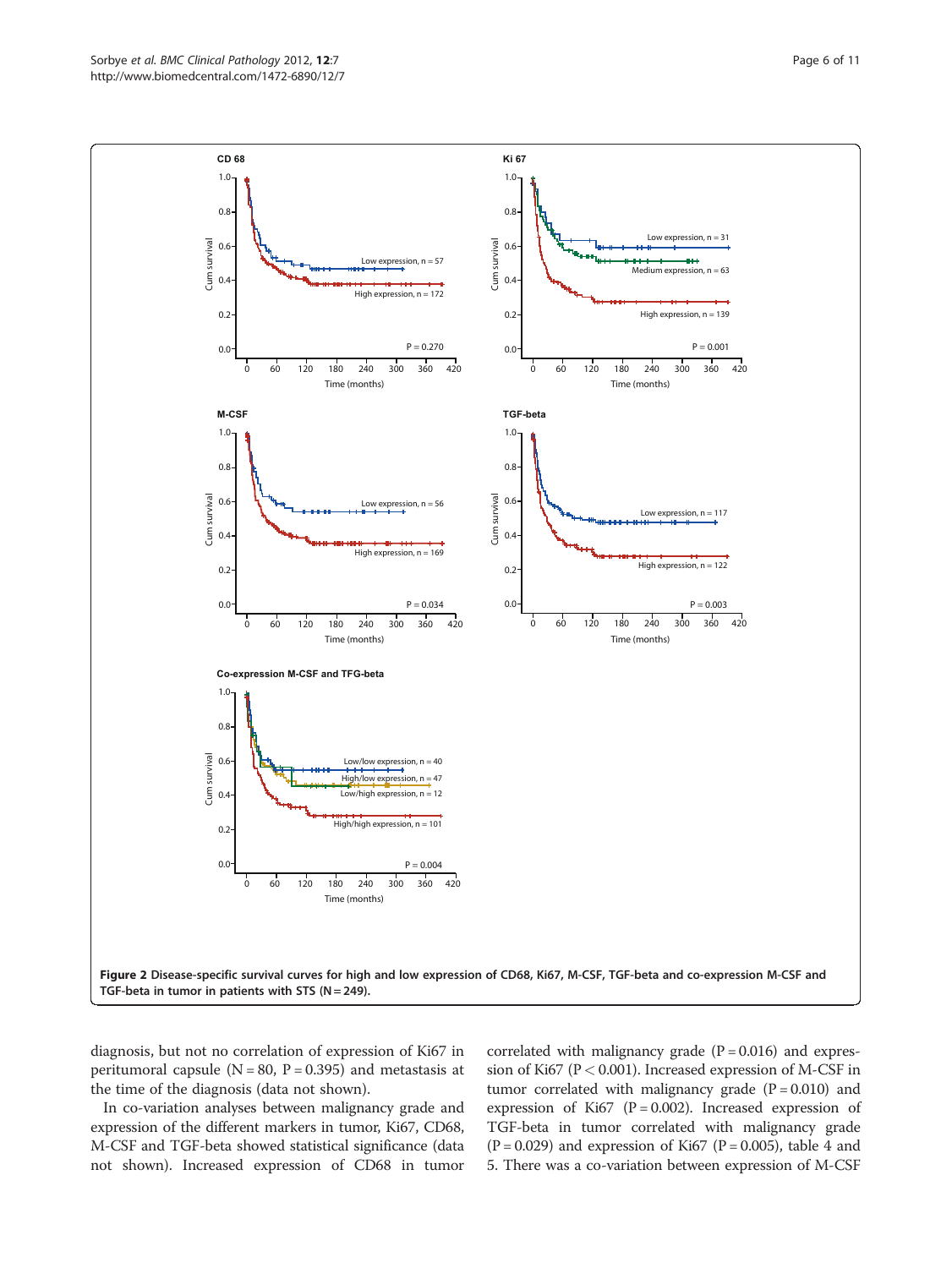<span id="page-6-0"></span>Table 2 Expression of markers in tumor and their prediction for disease-specific survival in patients with soft tissue sarcomas (univariate analysis; log-rank test),  $N = 249$ 

| <b>Marker expression</b>  | (n) | <b>Patients Patients</b><br>(%) | Median<br>survival<br>(months) | 5-Year<br>survival<br>(%) | P       |
|---------------------------|-----|---------------------------------|--------------------------------|---------------------------|---------|
| <b>CD 57</b>              |     |                                 |                                |                           |         |
| Low                       | 93  | 37                              | 54                             | 49                        | 0.617   |
| High                      | 135 | 54                              | 49                             | 48                        |         |
| Missing                   | 21  | 8                               |                                |                           |         |
| CD 68                     |     |                                 |                                |                           |         |
| Low                       | 57  | 23                              | 91                             | 52                        | 0.270   |
| High                      | 172 | 69                              | 45                             | 47                        |         |
| Missing                   | 20  | 8                               |                                |                           |         |
| M-CSF                     |     |                                 |                                |                           |         |
| Low                       | 56  | 22                              | <b>NR</b>                      | 59                        | 0.034   |
| High                      | 169 | 68                              | 38                             | 44                        |         |
| Missing                   | 24  | 10                              |                                |                           |         |
| CSF-1R                    |     |                                 |                                |                           |         |
| Low                       | 38  | 15                              | 41                             | 44                        | 0.832   |
| High                      | 191 | 77                              | 38                             | 46                        |         |
| Missing                   | 20  | 8                               |                                |                           |         |
| <b>Ki67</b>               |     |                                 |                                |                           |         |
| Low                       | 31  | 12                              | <b>NR</b>                      | 63                        | < 0.001 |
| Medium                    | 63  | 25                              | <b>NR</b>                      | 59                        |         |
| High                      | 139 | 56                              | 24                             | 37                        |         |
| Missing                   | 16  | 6                               |                                |                           |         |
| <b>TGF-beta</b>           |     |                                 |                                |                           |         |
| Low                       | 117 | 47                              | 99                             | 53                        | 0.003   |
| High                      | 122 | 49                              | 29                             | 37                        |         |
| Missing                   | 10  | 4                               |                                |                           |         |
| <b>M-CSF and TGF-beta</b> |     |                                 |                                |                           |         |
| Low                       | 119 | 48                              | 91                             | 53                        | 0.004   |
| High                      | 101 | 41                              | 29                             | 38                        |         |
| Missing                   | 29  | 12                              |                                |                           |         |

Abbreviations: NR, not reached.

and TGF-beta in tumor (P< 0.001, data not shown). In crosstabulation the expected count in the low M-CSF, high TGF-beta group was 26.7 patients (data not shown), but the observed count was 12 patients (Figure [2\)](#page-5-0).

#### Multivariate analyses

Significant demographic, clinicopathological, and expression variables from the univariate analyses were entered into the multivariate Cox regression analysis. In the multivariate analysis, the co-expression of M-CSF and TGF-beta in the tumor was an independent prognostic factor for DSS. Other independent negative prognostic variables were malignancy grade  $(P < 0.001)$ , metastasis at time of diagnosis  $(P < 0.001)$  and non-wide resection margins ( $P = 0.001$ , Table [6\)](#page-8-0).

In patients with tissue from peritumoral capsule, independent negative prognostic variables were non-wide resection margins ( $P = 0.031$ ) and high expression of Ki67  $(P = 0.019,$  Table [6](#page-8-0))

# **Discussion**

In this study we evaluated whether there is an association between the expression of CD57, CD68, M-CSF, CSF-1R, Ki67 and TGF-beta in tumors or peritumoral

Table 3 Expression of markers in peritumoral capsule and their prediction for disease-specific survival in patients with soft tissue sarcomas (univariate analysis; log-rank test),  $N = 80$ 

| <b>Marker expression</b>  | (n)            | <b>Patients Patients</b><br>(%) | Median<br>survival<br>(months) | 5-Year<br>survival<br>(%) | P       |
|---------------------------|----------------|---------------------------------|--------------------------------|---------------------------|---------|
| <b>CD 57</b>              |                |                                 |                                |                           |         |
| Low                       | 50             | 63                              | 38                             | 47                        | 0.797   |
| High                      | 29             | 36                              | 123                            | 55                        |         |
| Missing                   | 1              | $\mathbf{1}$                    |                                |                           |         |
| CD 68                     |                |                                 |                                |                           |         |
| Low                       | 34             | 43                              | <b>NR</b>                      | 61                        | 0.057   |
| High                      | 45             | 56                              | 31                             | 43                        |         |
| Missing                   | 1              | 1                               |                                |                           |         |
| M-CSF                     |                |                                 |                                |                           |         |
| Low                       | 36             | 45                              | 75                             | 54                        | 0.608   |
| High                      | 39             | 49                              | 36                             | 46                        |         |
| Missing                   | 5              | 6                               |                                |                           |         |
| CSF-1R                    |                |                                 |                                |                           |         |
| Low                       | 36             | 45                              | 52                             | 49                        | 0.587   |
| High                      | 37             | 46                              | 57                             | 47                        |         |
| Missing                   | $\overline{7}$ | 9                               |                                |                           |         |
| <b>Ki67</b>               |                |                                 |                                |                           |         |
| Low                       | 32             | 40                              | <b>NR</b>                      | 74                        | < 0.001 |
| High                      | 37             | 46                              | 29                             | 35                        |         |
| Missing                   | 11             | 14                              |                                |                           |         |
| <b>TGF-beta</b>           |                |                                 |                                |                           |         |
| Low                       | 43             | 54                              | 52                             | 50                        | 0.906   |
| High                      | 28             | 35                              | 31                             | 50                        |         |
| Missing                   | 9              | 11                              |                                |                           |         |
| <b>M-CSF and TGF-beta</b> |                |                                 |                                |                           |         |
| Low                       | 24             | 30                              | 80                             | 57                        | 0.626   |
| High                      | 42             | 53                              | 31                             | 45                        |         |
| Missing                   | 14             | 18                              |                                |                           |         |

Abbreviations: NR, not reached.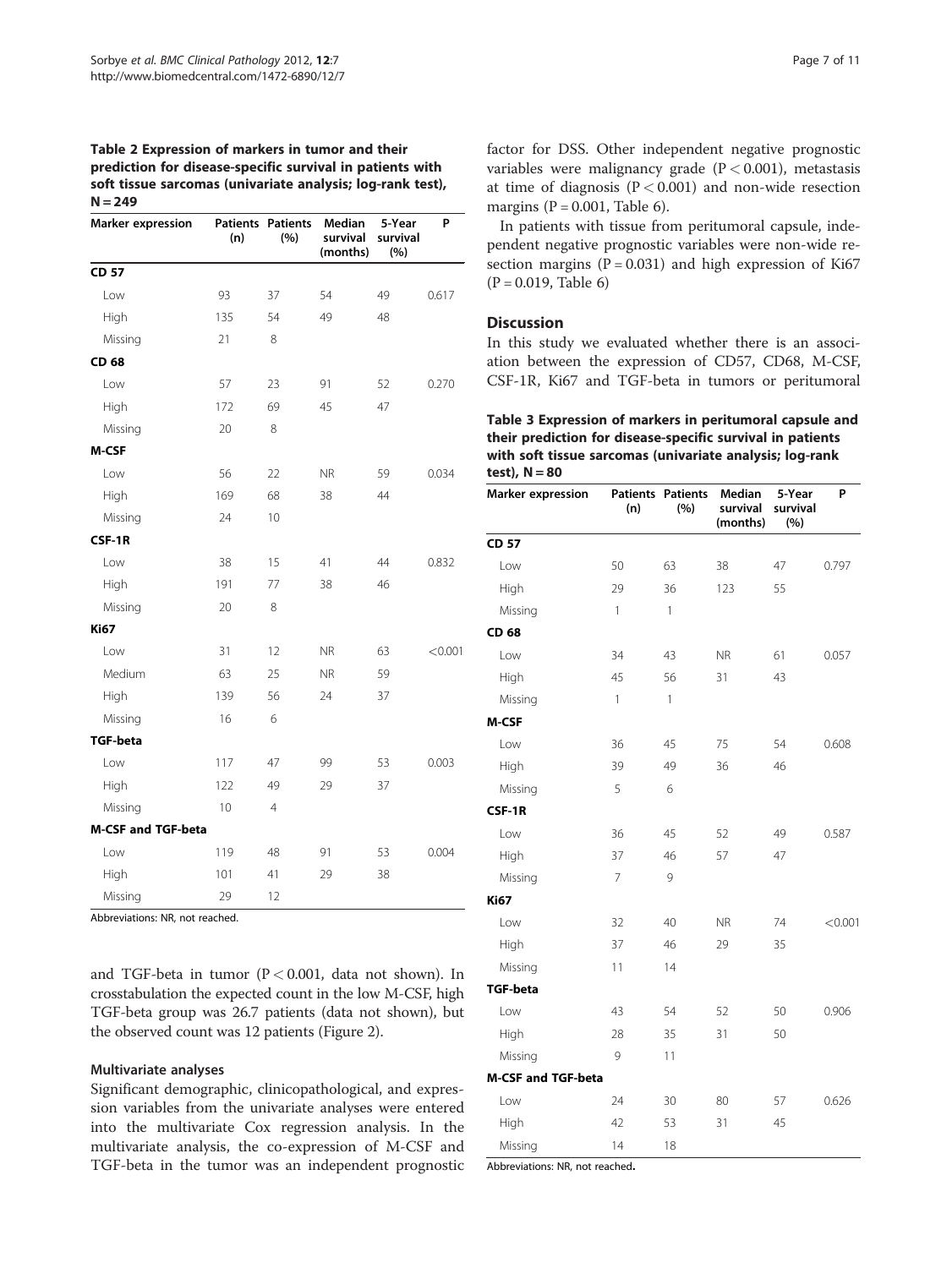<span id="page-7-0"></span>Table 4 Results of expression of CD68 and M-CSF in tumor versus malignancy grade in patients with soft tissue sarcomas,  $N = 249$ 

| <b>Expression</b> |         | Malignancy grade (%) |            |           |
|-------------------|---------|----------------------|------------|-----------|
|                   | Grade 1 | Grade 2              | Grade 3    | Total     |
| CD68, Low         | 23 (40) | 16(28)               | 18 (32)    | 57 (100)  |
| CD68, High        | 37(22)  | 73 (42)              | 62 (36)    | 172 (100) |
| Total             | 60 (26) | 89 (39)              | 80 (35)    | 229 (100) |
| Missing           | 20      |                      | Chi-Square | 8.319     |
|                   |         |                      | P-value    | 0.016     |
|                   | Grade 1 | Grade 2              | Grade 3    | Total     |
| M-CSF, Low        | 23 (41) | 18 (32)              | 15(27)     | 56 (100)  |
| M-CSF, High       | 35(21)  | 67 (40)              | 67(40)     | 169 (100) |
| Total             | 58 (26) | 85 (38)              | 82 (37)    | 225 (100) |
| Missing           | 24      |                      | Chi-Square | 9.300     |
|                   |         |                      | P-value    | 0.010     |
|                   | Grade 1 | Grade 2              | Grade 3    | Total     |
| TGF-beta, Low     | 15(13)  | 66 (56)              | 36(31)     | 117 (100) |
| TGF-beta, High    | 6(5)    | 71 (58)              | 45 (37)    | 122 (100) |
| Total             | 21(9)   | 137 (57)             | 81 (34)    | 239 (100) |
| Missing           | 10      |                      | Chi-Square | 7.091     |
|                   |         |                      | P-value    | 0.029     |

capsule and survival in 249 non-GIST STS patients. Increased co-expression of M-CSF and TGF-beta in the tumor and increased expression of Ki67 in the peritumoral capsule were independent negative prognostic factors for DSS in patients with STS. High expression of M-CSF in tumor was correlated with high malignancy grade, increased Ki67 and short DSS. To our knowledge, this is the first report on co-expression of M-CSF and TGF-beta in STS and the first evidence of its possible clinical relevance in STS patients.

STS have varying biological characteristics regardless of histological entities. Its prognosis is poor, but also difficult to predict. This aggressive behavior reflects, at least in part, the capacity of the tumor to evade host immune surveillance. Evasion strategies can protect cancer cells from immune responses by a variety of mechanisms including self-tolerance, sequestration of tissue from surveillance, antigen shedding, lymphocyte killing, secretion of immunosuppressive cytokines, lack of MHC II expression, lack of co-stimulatory molecules and local secretion of prostaglandins.

CD57 positive cells have been implicated in the resistance against malignant and virally-infected cells. Presence of these cells was observed to be an independent prognostic marker for a better DSS in squamous cell carcinoma [[31\]](#page-10-0) and adenocarcinoma [[32\]](#page-10-0) of the lung, as well as in other cancers such as colonic and gastric carcinomas [[14,15\]](#page-9-0). In NSCLS, high density of stromal CD57 positive cells was an independent, positive prognostic factor for DSS, whereas high density of CD57 positive cells within neoplastic cell areas was not [[33](#page-10-0)]. In our material there was no such correlation in tumor or peritumoral capsule. The location of infiltrating lymphocytes may be important. There are major differences between 1) inflammatory cells within cancer cell nests in carcinomas (epithelial CD57 positive cells); 2) inflammatory cells present in the stroma of epithelial tumors (stromal CD57 positive cells), 3) inflammatory cells present along the invasive margins (peritumoral CD57 positive cells); and, 4) inflammatory cells in the peritumoral capsule of stromal tumors such as STS.

In addition to NK-cells, expression of CD57 is also found on T-lineage lymphocytes, where it is currently considered a marker-replicative senescence ("clonal exhaustion"), i.e., a high susceptibility to activation-induced cell death and the inability to undergo new cell-division cycles despite preserved ability to secrete cytokines upon encounter with their cognate antigen [\[34\]](#page-10-0). Even on NK cells it does not constitute a one-marker-labels-all solution: CD57 defines a functionally distinct population of mature NK cells in the human CD56dim CD16+ NK-cell subset [[35](#page-10-0)].

Studies have demonstrated a close association between M-CSF and tumor progression in lung cancer cell lines [[36\]](#page-10-0). In a NSCLC cohort studied by Kaminska et al. [[37](#page-10-0)], high pretreatment serum levels of M-CSF were an independent predictor of poor survival in these patients.

Table 5 Results of expression of CD68 and M-CSF in tumor versus expression of Ki67 in patients with soft tissue sarcomas, N = 249

| Expression     | Ki67 (%) |               |            |              |
|----------------|----------|---------------|------------|--------------|
|                | Low      | <b>Medium</b> | High       | <b>Total</b> |
| CD68, Low      | 15(27)   | 19 (35)       | 21 (38)    | 55 (100)     |
| CD68, High     | 15(9)    | 42 (25)       | 110 (66)   | 167 (100)    |
| Total          | 30(14)   | 61(28)        | 131 (59)   | 222 (100)    |
| Missing        | 27       |               | Chi-Square | 16.947       |
|                |          |               | P-value    | < 0.001      |
|                | l ow     | Medium        | High       | Total        |
| M-CSF, Low     | 14 (26)  | 16(30)        | 23 (43)    | 53 (100)     |
| M-CSF, High    | 15(9)    | 41 (25)       | 108 (66)   | 164 (100)    |
| Total          | 29 (13)  | 57 (26)       | 131 (60)   | 217 (100)    |
| Missing        | 32       |               | Chi-Square | 12.695       |
|                |          |               | P-value    | 0.002        |
|                | Low      | Medium        | High       | Total        |
| TGF-beta, Low  | 21 (18)  | 34 (30)       | 59 (52)    | 114 (100)    |
| TGF-beta, High | 7 (6)    | 28 (25)       | 79 (69)    | 114 (100)    |
| Total          | 28 (12)  | 62 (27)       | 138 (31)   | 228 (100)    |
| Missing        | 21       |               | Chi-Square | 10.749       |
|                |          |               | P-value    | 0.005        |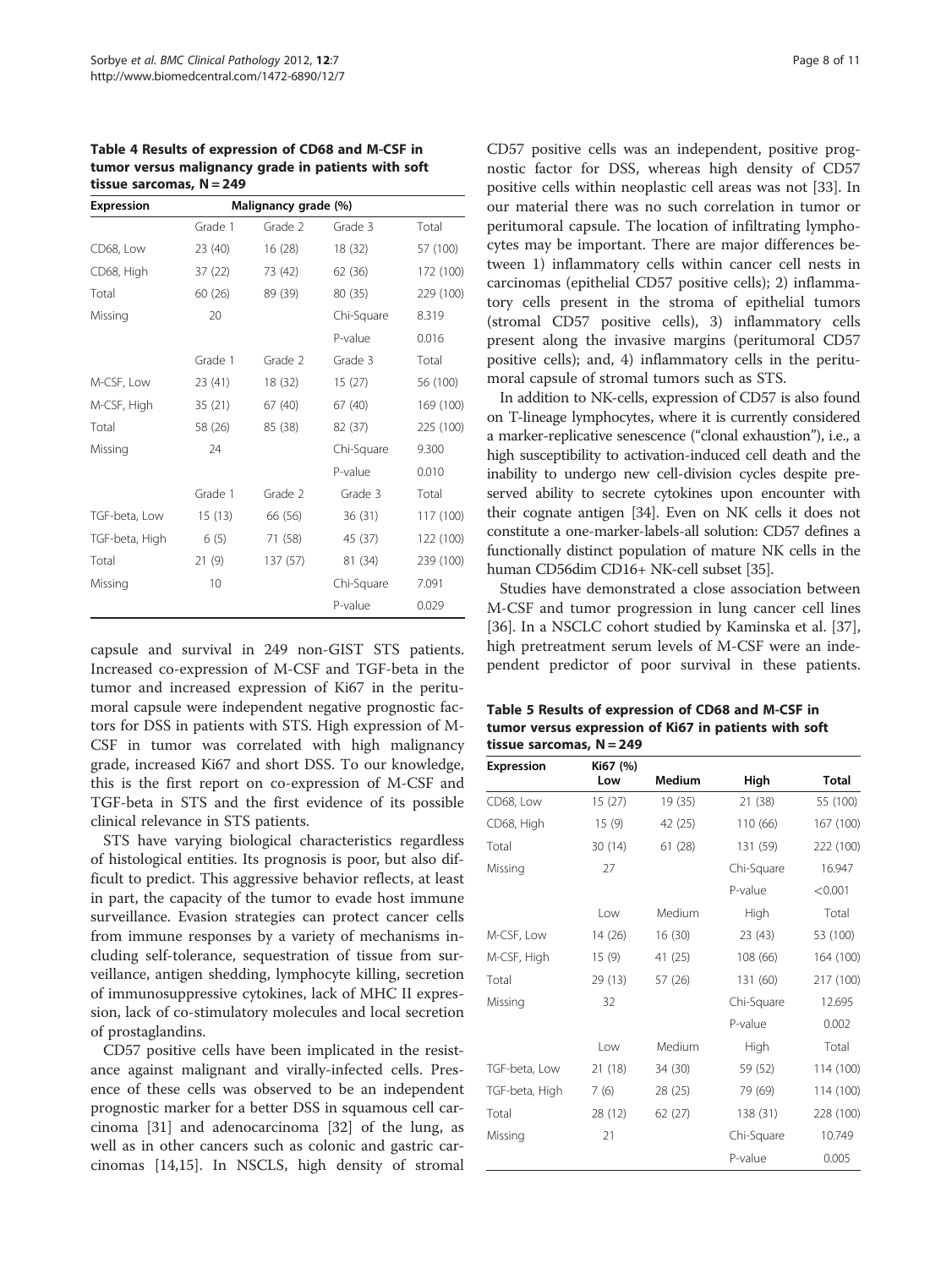|                                           |                 | Tumor, N=249    |          | Capsule, N=80   |              |             |
|-------------------------------------------|-----------------|-----------------|----------|-----------------|--------------|-------------|
| <b>Factor</b>                             | Hazard<br>Ratio | 95% CI          | P        | Hazard<br>Ratio | 95% CI       | $\mathsf P$ |
| <b>Nationality</b>                        |                 |                 |          |                 |              |             |
| Norwegian                                 | 1.000           |                 |          | 1.000           |              |             |
| Russian                                   | 0.948           | $0.603 - 1.490$ | 0.816    | 0.588           | 0.263-1.312  | 0.194       |
| <b>Tumor size</b>                         |                 |                 |          |                 |              |             |
| < 5 cm                                    | 1.000           |                 | $0.540*$ | 1.000           |              | $0.342*$    |
| 5-10 cm                                   | 1.103           | 0.687-1.770     | 0.685    | 0.888           | 0.376-2.099  |             |
| $>10$ cm                                  | 1.310           | 0.797-2.153     | 0.287    | 1.671           | 0.660-4.233  |             |
| Malignancy grade<br><b>FNCLCC</b>         |                 |                 |          |                 |              |             |
| $\mathbf{1}$                              | 1.000           |                 | $0.001*$ | 1.000           |              | $0.051*$    |
| $\sqrt{2}$                                | 1.997           | 1.129-3.531     | 0.017    | 1.402           | 0.383-5.137  | 0.610       |
| $\overline{3}$                            | 2.874           | 1.617-5.107     | < 0.001  | 2.954           | 0.837-10.432 | 0.092       |
| <b>Metastasis at time of</b><br>diagnosis |                 |                 |          |                 |              |             |
| <b>No</b>                                 | 1.000           |                 |          | 1.000           |              |             |
| Yes                                       | 2.842           | 1.855-4.354     | < 0.001  | 2.101           | 0.901-4.898  | 0.086       |
| <b>Resection margins</b>                  |                 |                 |          |                 |              |             |
| Wide                                      | 1.000           |                 |          | 1.000           |              |             |
| Non-wide                                  | 2.523           | 1.706-3.730     | < 0.001  | 2.245           | 1.077-4-680  | 0.031       |
| <b>Ki67</b>                               |                 |                 |          |                 |              |             |
| Low                                       | 1.000           |                 | $0.432*$ | 1.000           |              |             |
| Medium                                    | 1.059           | 0.528-2.163     | 0.876    |                 |              |             |
| High                                      | 1.365           | 0.710-2.625     | 0.351    | 2.553           | 1.167-5.584  | 0.019       |
| <b>M-CSF</b>                              |                 |                 |          |                 |              |             |
| Low                                       | 1.000           |                 |          | <b>NIA</b>      |              |             |
| High                                      | 0.815           | 0.463-1.435     | 0.478    |                 |              |             |
| <b>TGF-beta</b>                           |                 |                 |          |                 |              |             |
| Low                                       | 1.000           |                 |          | <b>NIA</b>      |              |             |
| High                                      | 0.682           | 0.247-1.881     | 0.460    |                 |              |             |
| <b>M-CSF and TGF-beta</b>                 |                 |                 |          |                 |              |             |
| Low                                       | 1.000           |                 |          | $\mathsf{NIA}$  |              |             |
| High                                      | 1.532           | 1.062-2.208     | 0.022    |                 |              |             |

<span id="page-8-0"></span>Table 6 Results of Cox regression analysis summarizing significant independent prognostic factors in patients with soft tissue sarcomas

\* Overall significance as a prognostic factor. NIA = Not included in analysis.

However, Al-Shibli et al. [[33\]](#page-10-0) did not find any correlation between expression of M-CSF in NSCLC and DSS. CSF-1 protected osteoclasts from suppressive effects of transforming growth factor beta (TGF-beta) in a mouse mammary tumor cell line [\[38](#page-10-0)]. Kirma et al. studied M-CSF and TGF-beta in cervical cancer and found that CSF-1R (c-fms proto-oncogene product) activation may play a role in cervical carcinogenesis [\[39](#page-10-0)]. Richardsen et al. [[27](#page-10-0)] showed that high M-CSF expression was correlated with a high malignancy grade in STS. In our study, high M-CSF expression in tumor correlated with a high

malignancy grade, increased Ki67 and DSS in univariate analyses. But the expression of M-CSF in peritumoral capsule showed no correlation with DSS.

TGF-beta is a multifunctional cytokine known to induce G1 arrest in order to end proliferation, induce differentiation, or promote apoptosis in normal cells, thus being a natural tumor-suppressive agent. Though in tumorigenesis this mediator initiates EMT through activation of Smad and non-Smad signalling pathways[\[40\]](#page-10-0). Such pro-neoplastic action becomes possible through either blockade of the TGFbeta pathway with receptor-inactivating mutations, or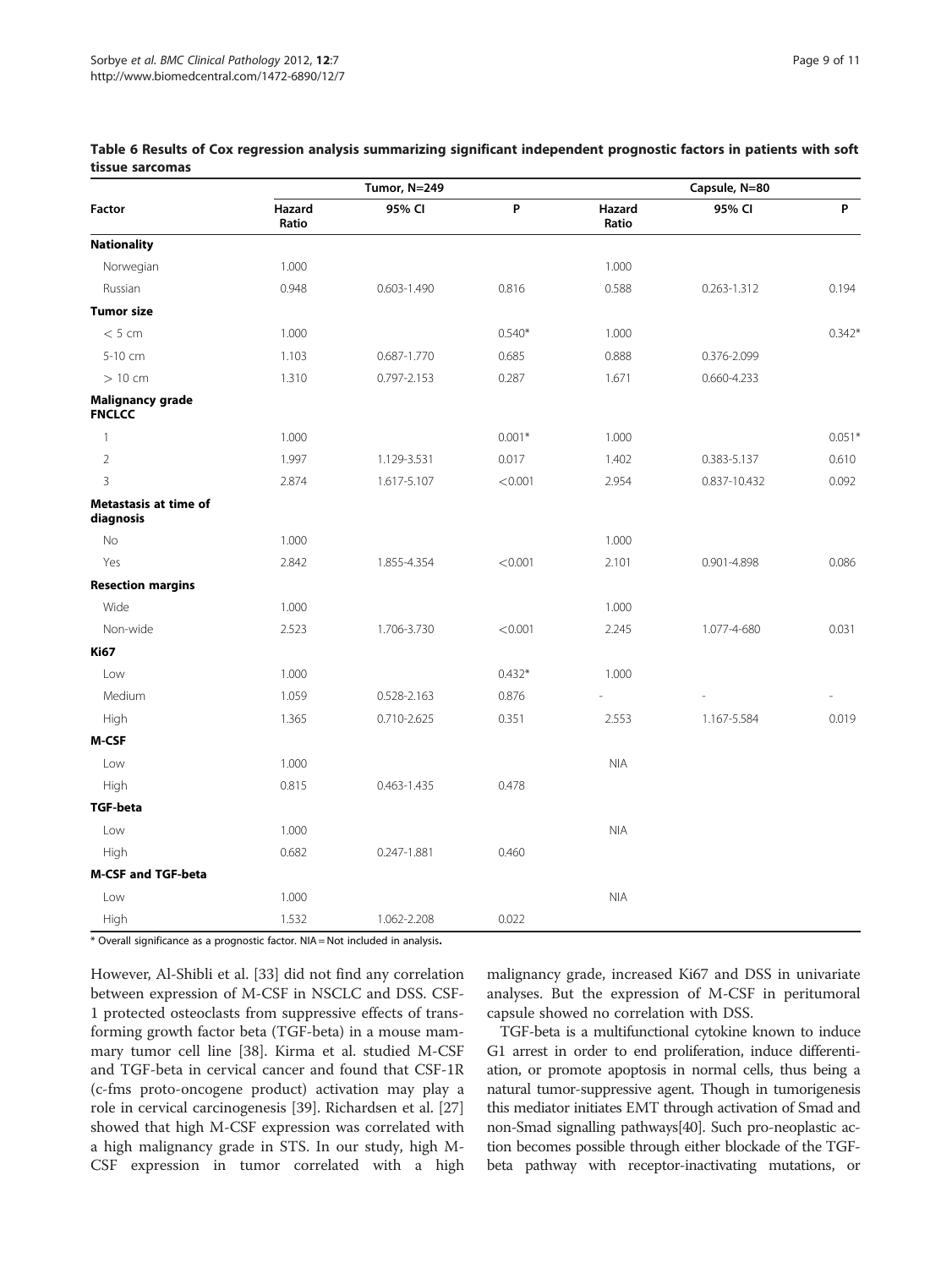<span id="page-9-0"></span>selective inactivation of the tumor-inhibiting arm of this pathway[\[41](#page-10-0)]. High TGF-beta expression was an independent negative prognostic factor for disease specific survival in STS[[42\]](#page-10-0). In the multivariate analysis, co-expression of M-CSF and TGF-beta were an even stronger negative prognostic factor in this study. We found a co-variation of expression of M-CSF and TGF-beta in tumor. TFG-beta might regulate the expression of M-CSF. Grayfer et al. reported on the regulation of pro-inflammatory functions of goldfish macrophages and induction of gene expression by recombinant goldfish CSF-1 (rgCSF-1). At 72 h post treatment rgCSF-1 increased the expression of TGF-beta [[43](#page-10-0)]. The combined expression of immunostimulatory granulocyte macrophage colony stimulating factor (GM-CSF) and antitumor suppressor TGF-β2 antisense (AS) transgenes can break tolerance and stimulate immune responses to cancerassociated antigens which make it possible to design bifunctional therapeutic anti-cancer vaccines[\[44](#page-10-0)].

Increased expression of Ki67 and M-CSF in tumor are negative prognostic indicators for patients with STS, but this is not independent of malignancy grade. In the univariate analysis presented TGF-beta seems to be the dominating factor, while low or high M-CSF expression in combination with low TGF-beta expression does not seem to influence prognosis significantly. Both expression of TGF-beta and M-CSF have co-variation with malignancy grade and expression of Ki67. In the multivariate analysis the co-expression of M-CSF and TGF-beta was a stronger prognosticator for DSS than each of the markers alone. Expression of Ki67 in tumor was not an independent prognosticator. As mitotic activity is one of the criteria determining the malignancy grade, expression of Ki67 is closely correlated to mitotic activity, hence also malignancy grade [\[45](#page-10-0)]. Archad et al. found that malignancy grade is a more important prognostic factor in glial neoplasms than Ki67 [\[19](#page-10-0)]. So Ki67 may not provide additional information if the tumor malignancy grade is classified correctly. The tumor stroma is important for cancer progression [\[46\]](#page-10-0). There is no evaluation of tumor stroma in the grading systems of STS. But Ki67 expression in the peritumoral capsule may have prognostic impact in addition to malignancy grading of the tumor. Further research is needed to determine whether an increased expression of Ki67 may be the result of on increased migration of fast-proliferating cells in the peritumoral capsule or an enhanced proliferation effect of tumorreleased cytokines on the stromal cells.

# Conclusion

In summary, increased co-expression of M-CSF and TGFbeta in tumor and increased Ki67 expression in the peritumoral capsule of STS patients were independent negative prognostic factors for DSS. This data may provide additional information to guide therapy after surgical resection.

#### Acknowledgements

Thanks to Frode Skjold for coupling of databases and Magnus L. Persson for making the TMA blocks.

#### Author details

<sup>1</sup>Dept of Clinical Pathology, University Hospital of North Norway, Tromso, 9038, Norway. <sup>2</sup>Institute of Medical Biology, University of Tromso, Tromso Norway. <sup>3</sup> Dept of Oncology, University Hospital of North Norway, Tromso, Norway. <sup>4</sup>Institute of Clinical Medicine, University of Tromso, Tromso, Norway.<br><sup>5</sup>Dent of Pathology, Nordland Central Hospital, Bodo, Norway. <sup>5</sup>Dept of Pathology, Nordland Central Hospital, Bodo, Norway.

#### Competing interests

The authors declare that they have no competing interests.

#### Authors' contributions

SWS, TK, AV, TD, RMB and LTB participated in the design of the study. TK and AV collected clinical information. SWS and AV reviewed all the histological diagnosis, histological grading, selected and marked the slides for TMA construction. SWS, TK and AV performed the experiments. SWS, TK, AV, TD, RMB and LTB performed the statistical analysis. SWS, TK, AV, TD, ES, KAS and LTB contributed reagents/materials/analysis tools. SWS, TD, ES, KAS, RMB and LTB drafted the manuscript. All authors read and approved the final manuscript.

#### Received: 17 February 2012 Accepted: 3 May 2012 Published: 3 May 2012

#### References

- 1. Gustafson P: Soft tissue sarcoma. Epidemiology and prognosis in 508 patients. Acta Orthop Scand Suppl 1994, 259:1-31.
- 2. Jemal A, Siegel R, Ward E, Hao Y, Xu J, Thun MJ: Cancer statistics, 2009. CA Cancer J Clin 2009, 59:225–249.
- 3. Dickinson IC, Whitwell DJ, Battistuta D, Thompson B, Strobel N, Duggal A, et al: Surgical margin and its influence on survival in soft tissue sarcoma. ANZ J Surg 2006, 76:104–109.
- 4. Kiatisevi P, Asavamongkolkul A, Phimolsarnti R, Waikakul S, Benjarassamerote S: The outcomes and prognostic factors of patients with soft-tissue sarcoma. J Med Assoc Thai 2006, 89:334-342.
- 5. Koea JB, Leung D, Lewis JJ, Brennan MF: Histopathologic type: an independent prognostic factor in primary soft tissue sarcoma of the extremity? Ann Surg Oncol 2003, 10:432–440.
- 6. Mendenhall WM, Zlotecki RA, Hochwald SN, Hemming AW, Grobmyer SR, Cance WG: Retroperitoneal soft tissue sarcoma. Cancer 2005, 104:669–675.
- 7. Raney RB Jr, Crist WM, Maurer HM, Foulkes MA: Prognosis of children with soft tissue sarcoma who relapse after achieving a complete response. a report from the Intergroup Rhabdomyosarcoma Study I. Cancer 1983, 52:44-50.
- 8. Yang RS, Lane JM, Filber FR, Dorey FJ, al Shaikh R, Schumacher LY, et al: High grade soft tissue sarcoma of the flexor fossae. Size rather than compartmental status determine prognosis. Cancer 1995, 76:1398–1405.
- 9. Zagars GK, Ballo MT, Pisters PW, Pollock RE, Patel SR, Benjamin RS: Prognostic factors for disease-specific survival after first relapse of softtissue sarcoma: analysis of 402 patients with disease relapse after initial conservative surgery and radiotherapy. Int J Radiat Oncol Biol Phys 2003, 57:739–747.
- 10. Ottaiano A, De Chiara A, Fazioli F, Talamanca AA, Mori S, Botti G, et al: Biological prognostic factors in adult soft tissue sarcomas. Anticancer Res 2005, 25:4519–4526.
- 11. Salgaller ML: The development of immunotherapies for non-small cell lung cancer. Expert Opin Biol Ther 2002, 2:265–278.
- 12. de Visser KE, Eichten A, Coussens LM: Paradoxical roles of the immune system during cancer development. Nat Rev Cancer 2006, 6:24-37
- 13. Smyth MJ, Crowe NY, Hayakawa Y, Takeda K, Yagita H, Godfrey DI: NKT cells conductors of tumor immunity? Curr Opin Immunol 2002, 14:165-171.
- 14. Coca S, Perez-Piqueras J, Martinez D, Colmenarejo A, Saez MA, Vallejo C, et al: The prognostic significance of intratumoral natural killer cells in patients with colorectal carcinoma. Cancer 1997, 79:2320–2328.
- 15. Ishigami S, Natsugoe S, Tokuda K, Nakajo A, Che X, Iwashige H, et al: Prognostic value of intratumoral natural killer cells in gastric carcinoma. Cancer 2000, 88:577–583.